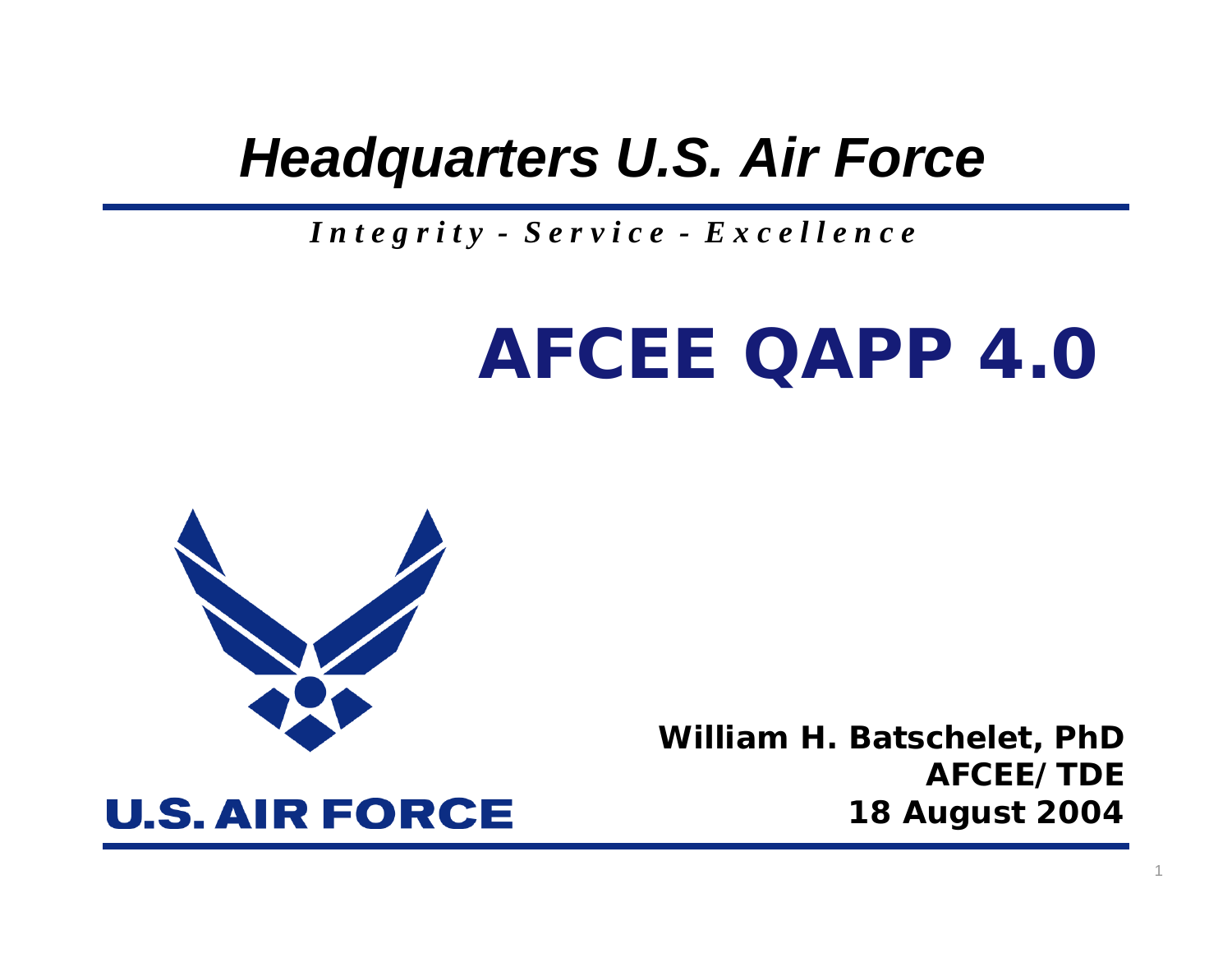

## *Outline of Briefing*

- **Planning for quality**
- **Purpose of AFCEE QAPP**
- **Why revise**
- **What's new in QAPP 4.0**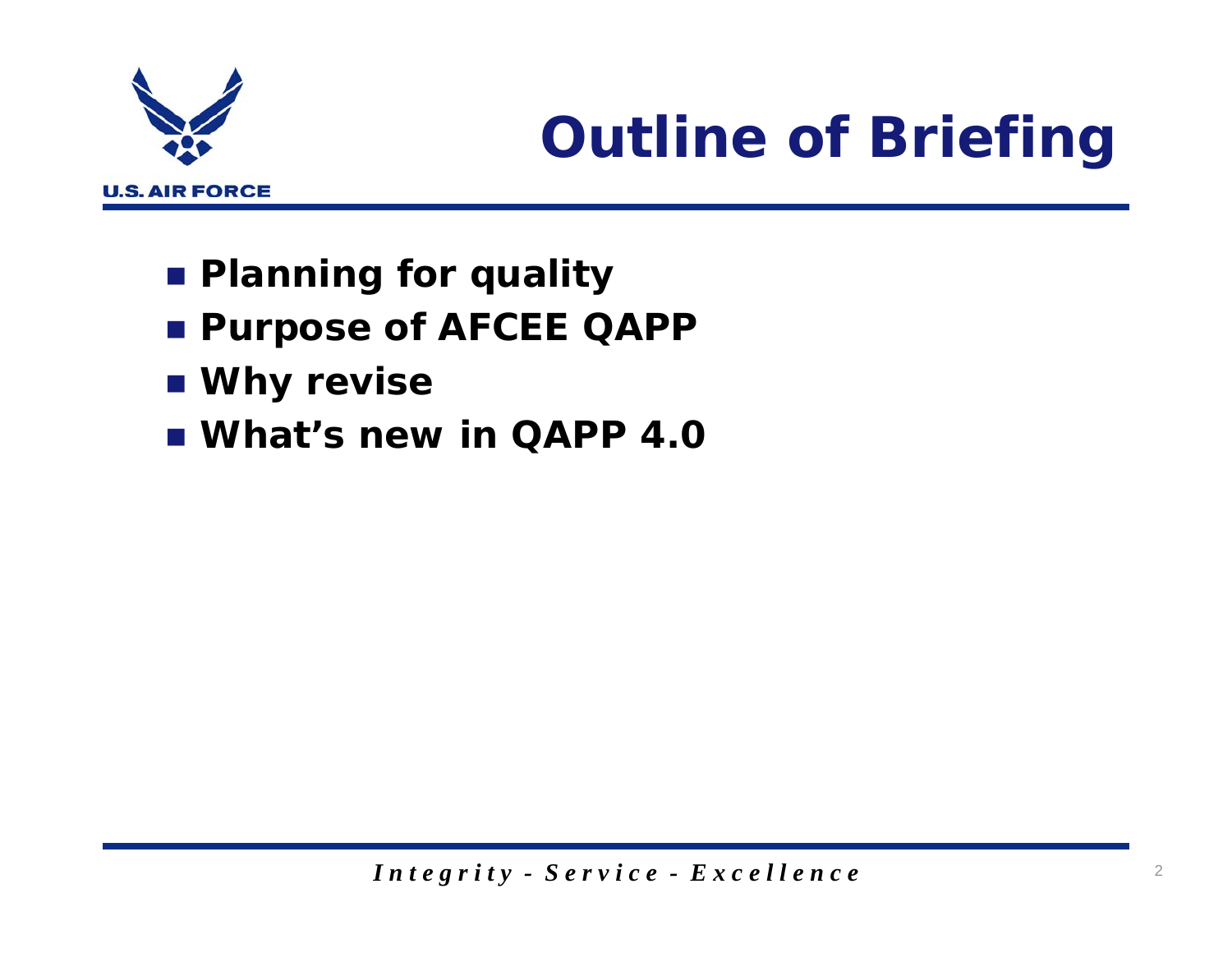

## *Project Specific QAPPs*

- **Use systematic planning process (e.g. DQO)**
	- **Develop project quality objectives (PQOs)**
	- **Develop measurement performance criteria for data quality indicators (PARCCS)**
- **Project specific requirements take precedence**
- **Variations from approved project QAPP require AFCEE approval**
- **Data objective:**
	- **Scientifically sound**
	- **Known and documented quality**
	- **Suitable to meet project goals**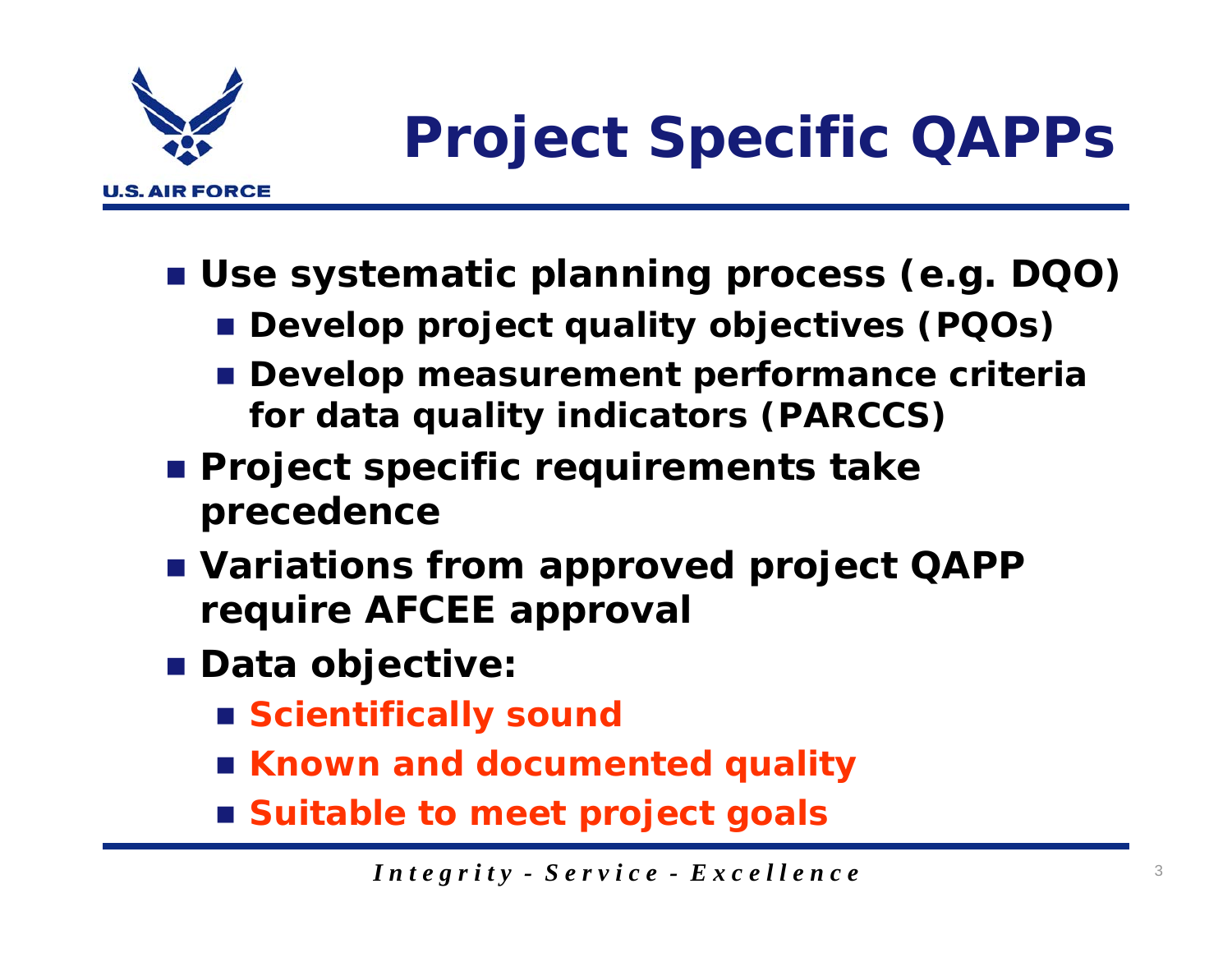

## *AFCEE QAPP - What It Is*

- Is a guidance document
- **Designed to facilitate preparation of project specific QAPPs**
	- Serves as a template for project QAPPS
	- **Facilitates review of project QAPPs**
	- **Provides a benchmark**
- **Uses established methods, NELAC requirements, and best laboratory practices as sources for QA/QC procedures and acceptance criteria**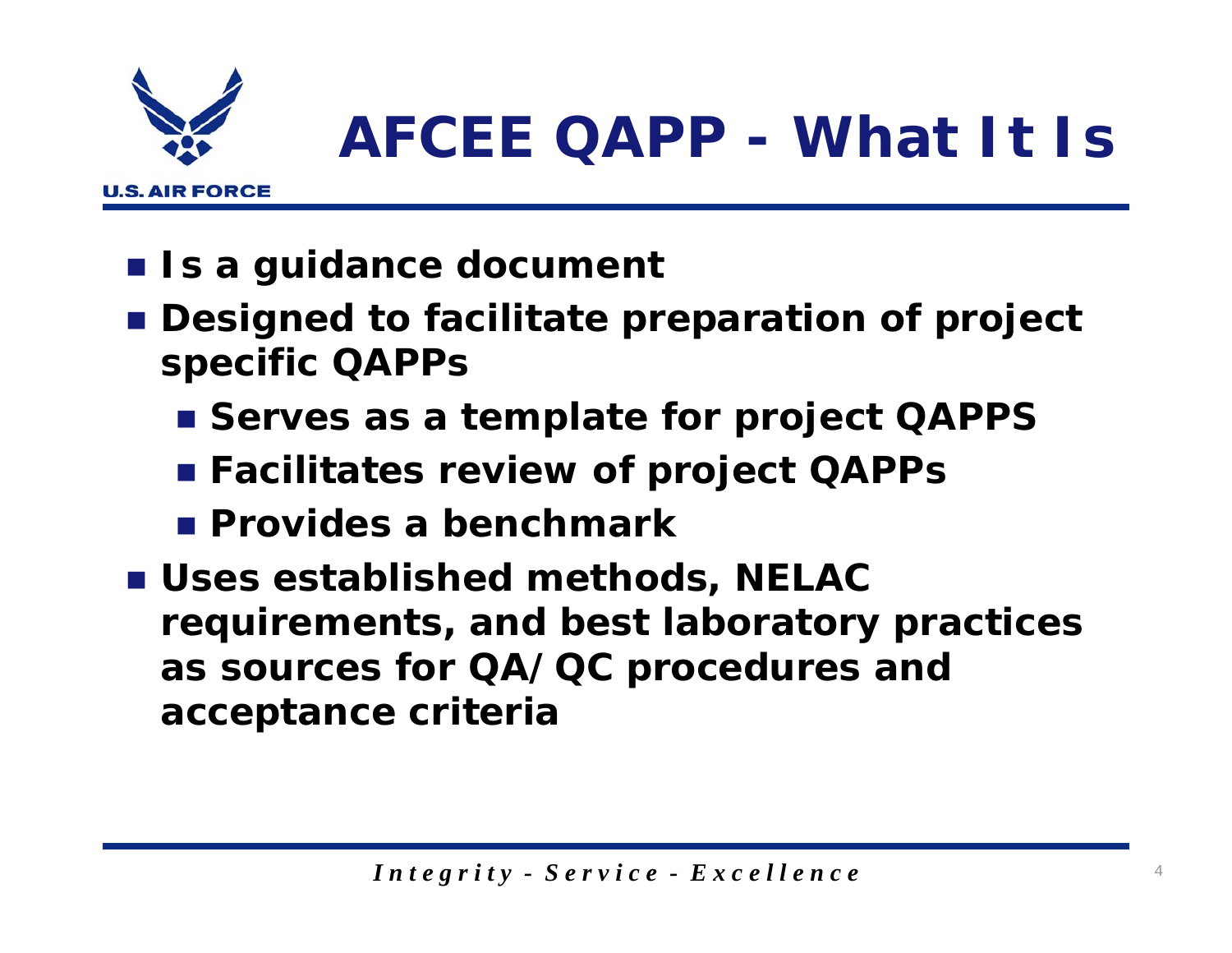

## *Version 4.0 – Why?*

- **AFCEE's implementation of DoD QSM**
- **Includes contributions from prime contractors and laboratories**
- **Includes new and updated methods**

## **IT WAS TIME**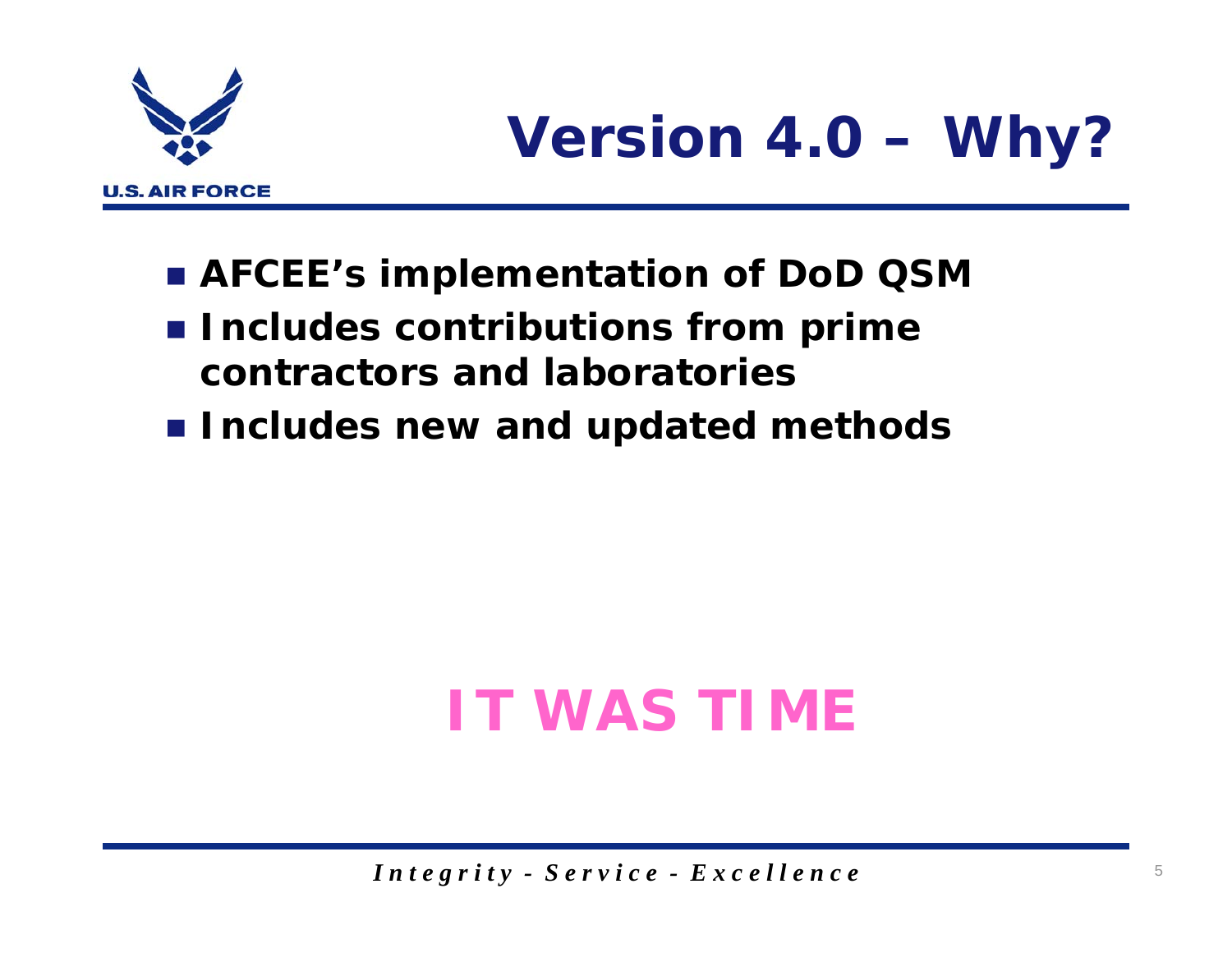

### *What's NewPlanning*

- **Distinguishes between planning process (e.g. DQO process) and data quality objectives (PQOs)**
	- **Project QAPP developed by contractor with input from stakeholders**
	- **Develop measurement performance criteria**
		- **Facilitates data quality assessment**
		- **I** Identifies needs for corrective actions

#### **Planning is a participatory process!**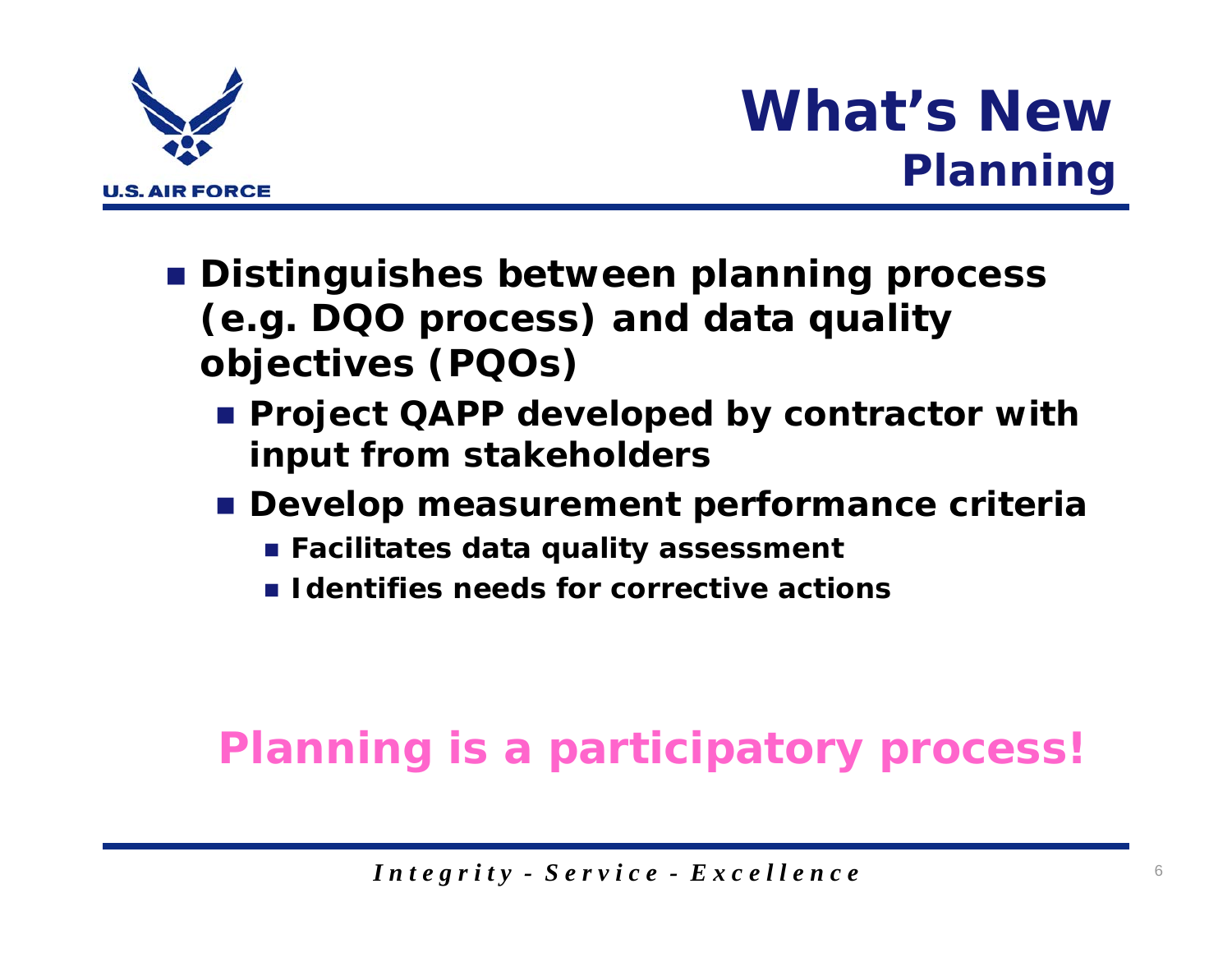

### *What's NewData Types*

- Screening data
	- **E** Supports intermediate decision
	- **Must be supported by definitive data**
- **Definitive data**
	- **E** Suitable for final decision making
	- **Unrestricted use unless data quality issues**
- **Comparability criteria between screening and definitive data established in project QAPP**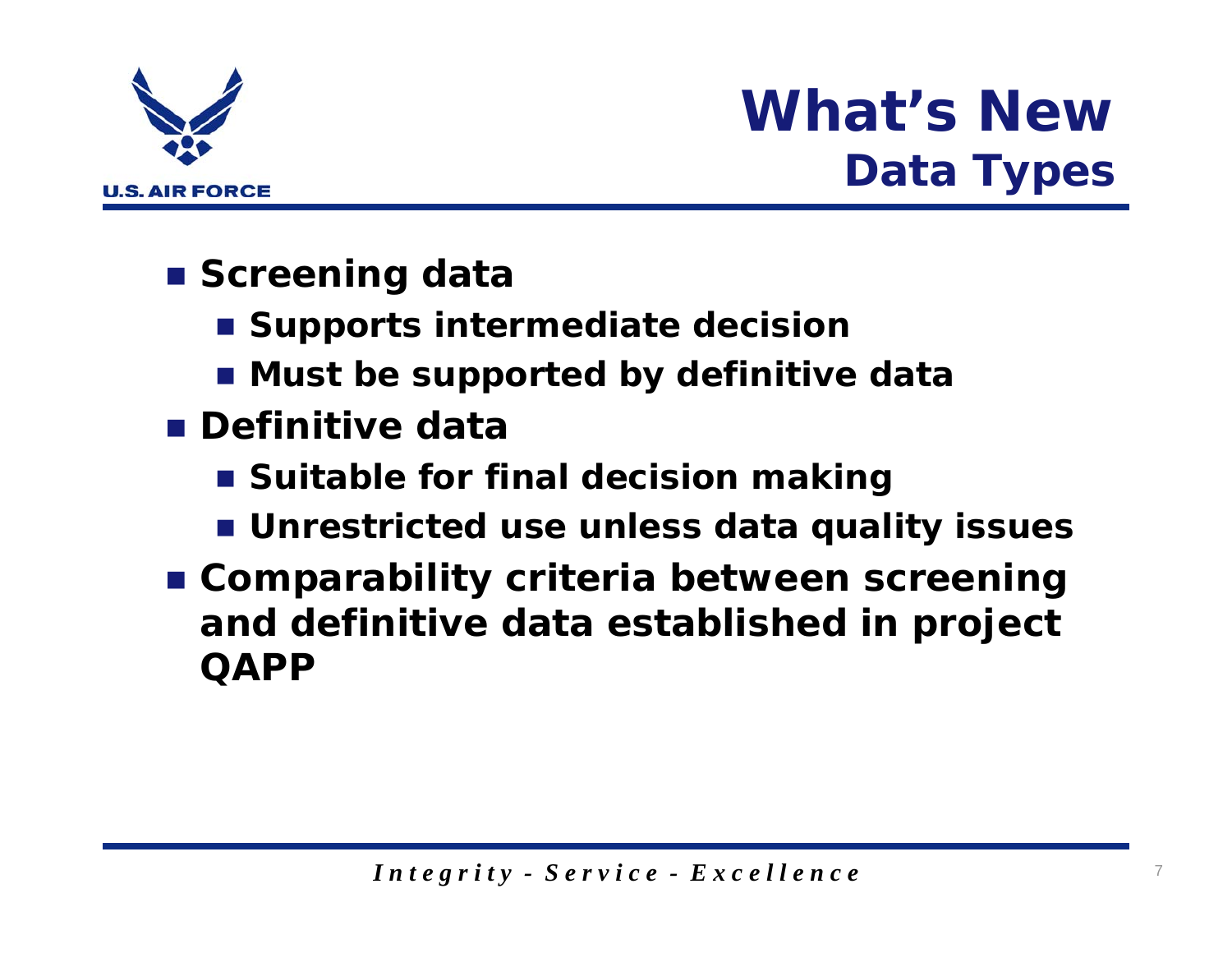

### *What's NewPerformance Checks*

- **Added MDL check**
	- **Spike ~ 2X MDL**
	- **Analyte detected and identified**
	- **Can use in place of annual update**
- **Added LCS marginal exceedance allowance and LCS failure criteria**
	- **Random event**
	- **Not for project-specific analytes of concern**
- **Eliminated grand mean for calibration acceptance**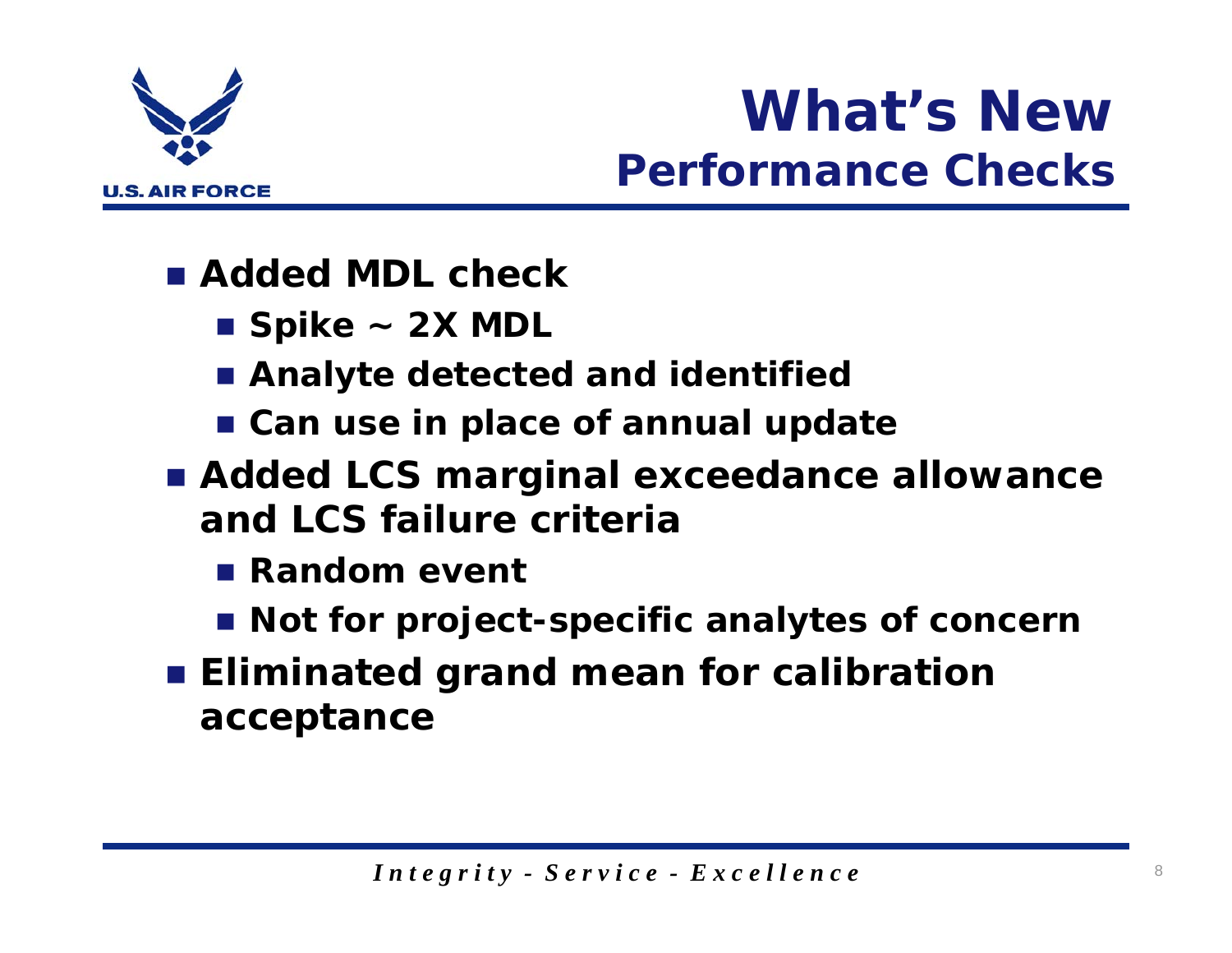

## *What's NewManual Integrations*

- **Increased requirements and documentation for manual integrations**
	- **Lab SOP for manual integrations**
	- **Raw data audit trail**
		- **Before and after chromatograms**
		- Reason
		- **Analyst signature and date**
	- **Review and approval** 
		- Section supervisor and/or QA officer
	- **I** Identify in case narrative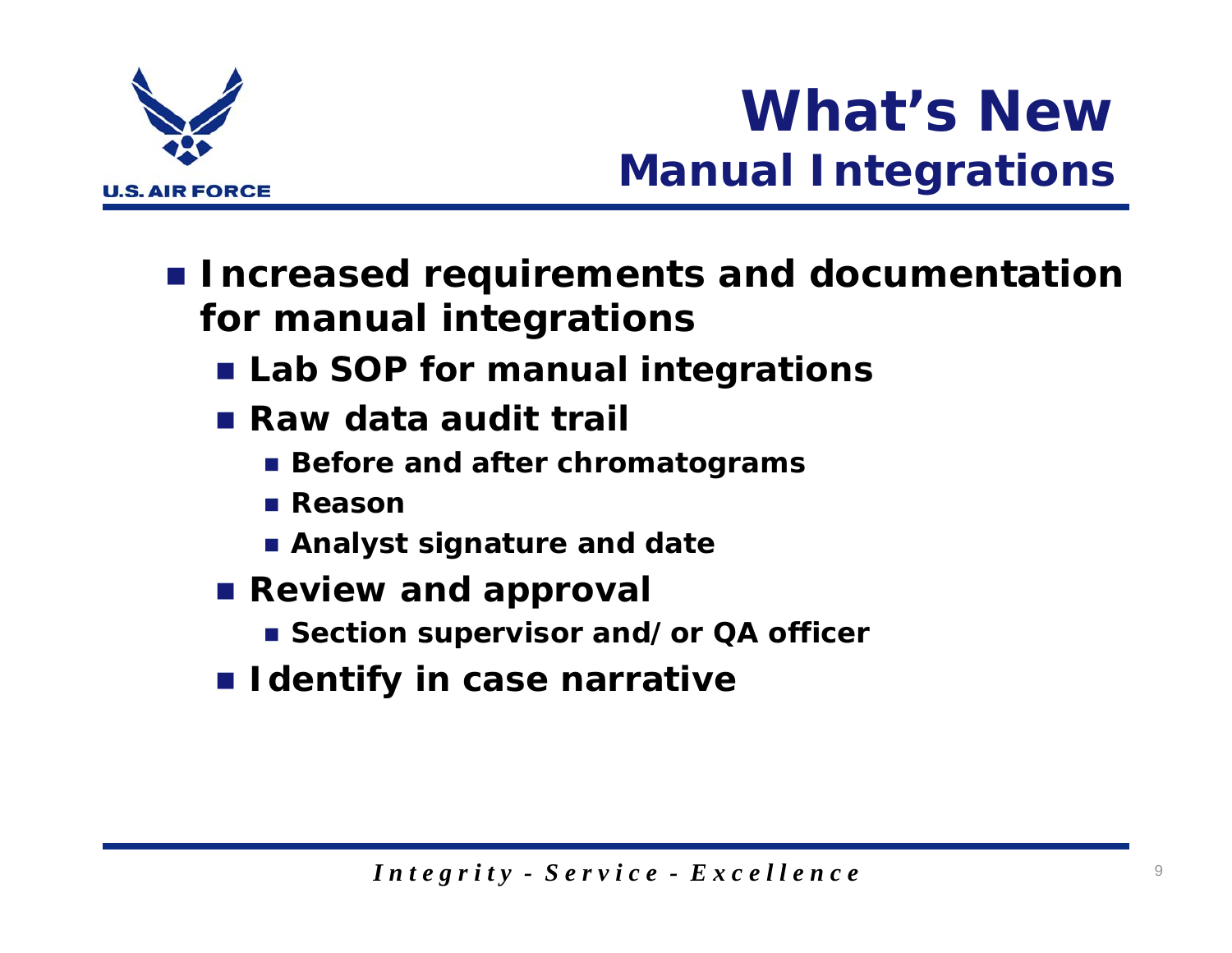

### *What's New*

#### *Section 7 – Definitive Methods*

- **Organized by technology**
	- **Individual Method Reporting Limits and LCS QC Acceptance Criteria tables**
		- **e.g. Method 8082**
	- **Combined Summary of Calibration and QC Procedures table**
		- **e.g. Methods 8011, 8015B, 8021B, 8070A, 8081A, 8082, 8141A, 8151A, RSK-175**
- **Added nonstandard methods**
	- **8270 SIM PAHs**
	- **8321 Mod Explosives**
	- **8321 Mod Perchlorate**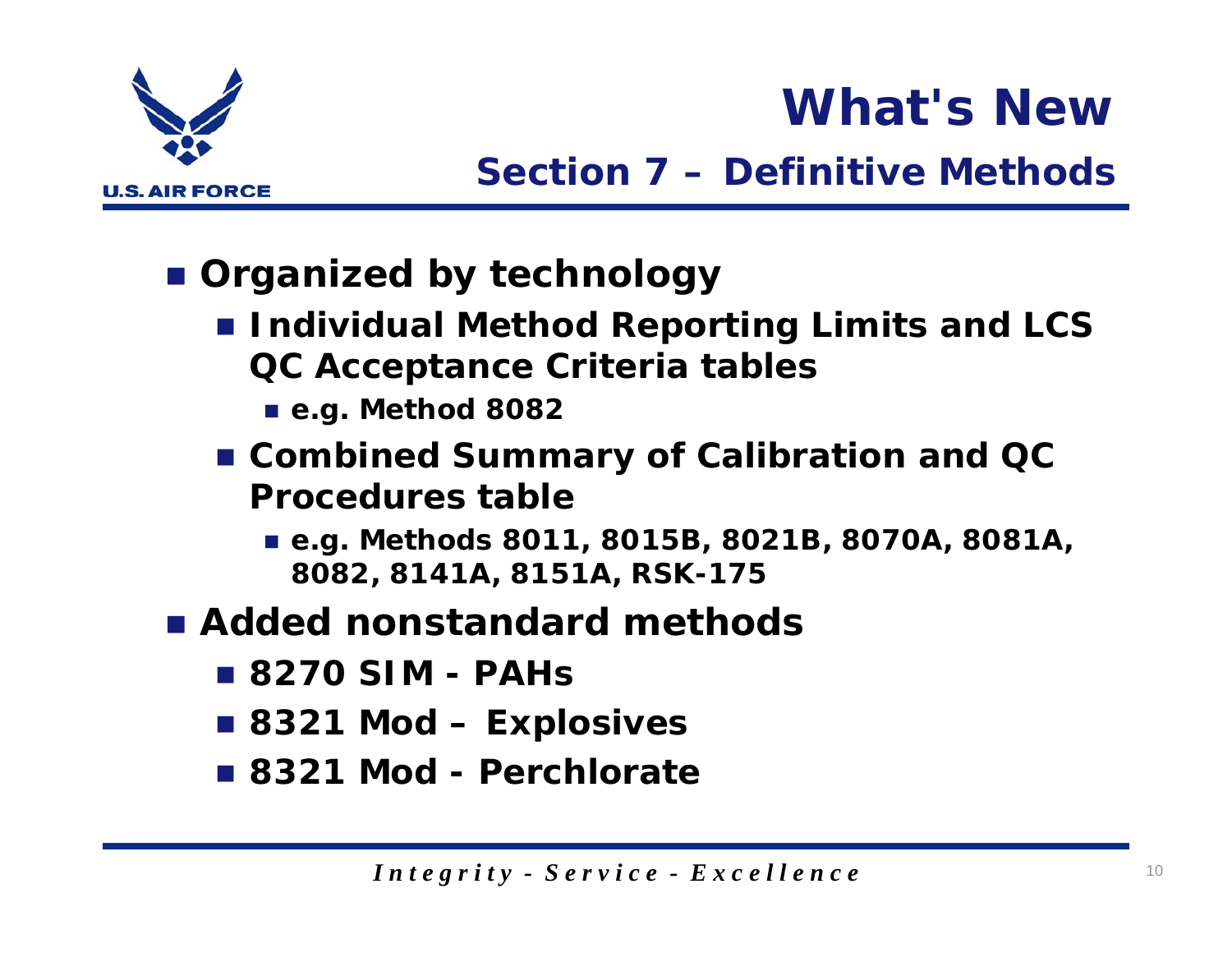

*Section 8 – Data Management and evaluation*

*What's New*

- **Laboratory performs data verification**
	- **Case narrative includes :**
		- **Discussion of qualified data**
		- **Definition of qualifying flags**
		- **Recommendations regarding data usability**
- **Prime contractor performs data verification and validation**
	- **Verification: completeness and compliance with requirements**
	- **Validation: determination of data usability**
- **Include blank evaluation and field duplicate/replicate evaluation guidance**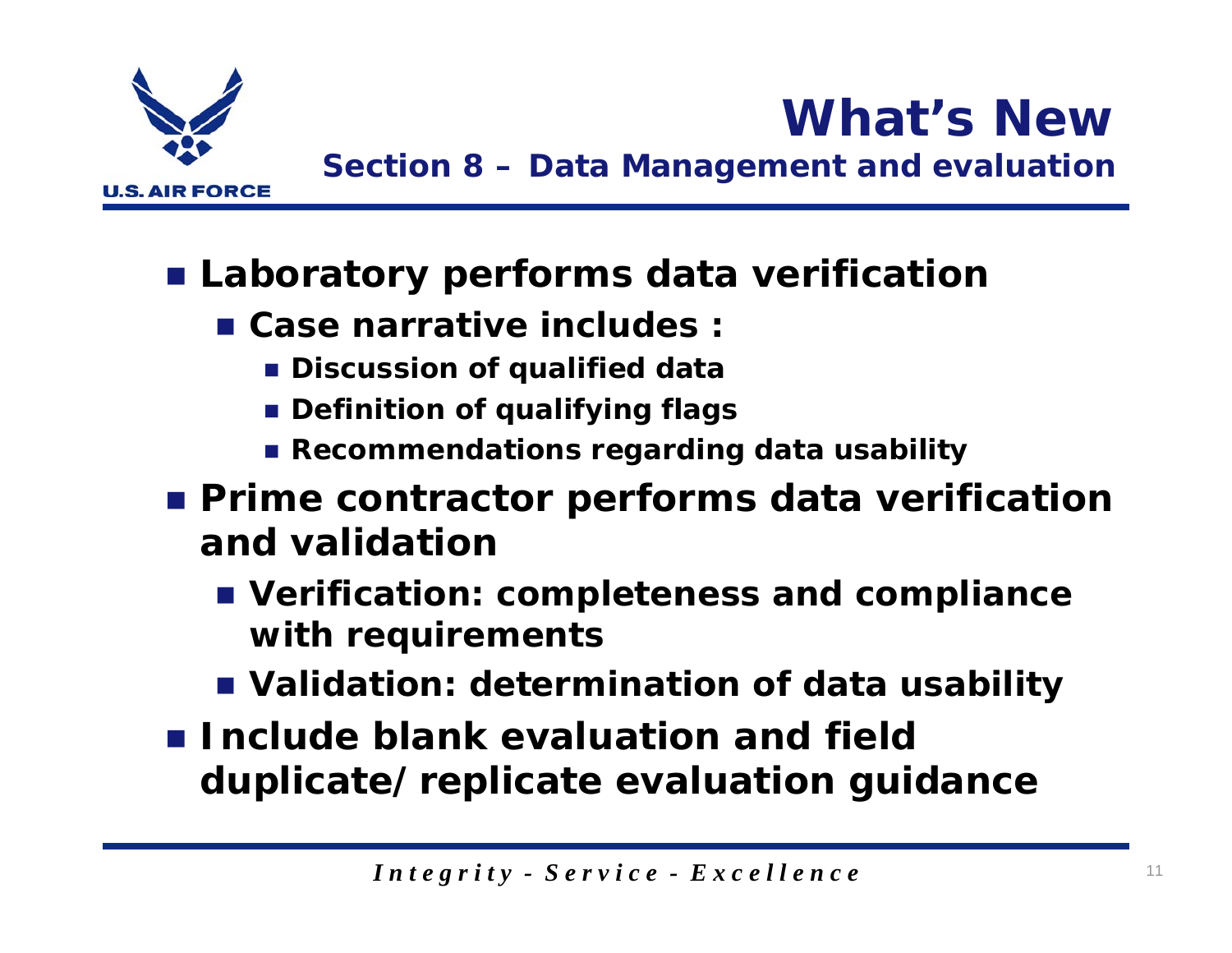

#### *What's NewAFCEE Forms*

- **Inorganic forms**
	- **ICP/MS tune**
	- **Serial dilutions (ICP, ICP/MS, GFAA, CVAA)**
	- **Post digestion spike (ICP, ICP/MS, GFAA, CVAA)**
- **Organic forms**
	- **E** Second column/detector confirmation **(GC/HPLC)**
- **MDL study report**
	- As needed